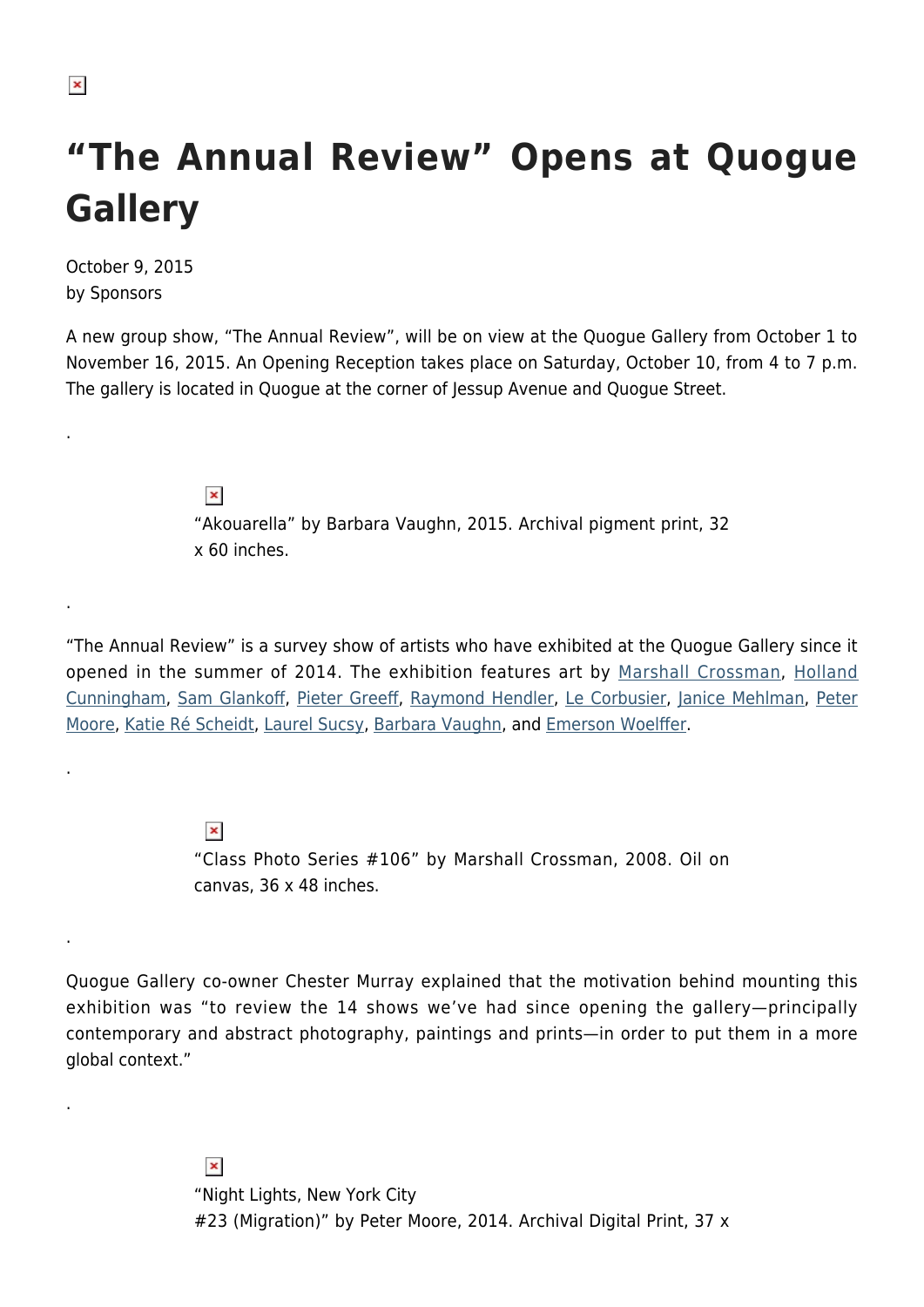50 inches.

.

.

.

.

.

 $\mathcal{L}_\text{max}$  and  $\mathcal{L}_\text{max}$  and  $\mathcal{L}_\text{max}$ 

Artists and the artwork selected are curated to showcase the gallery's aesthetic, Murray added, with quality of the utmost importance.

The gallery's main focus is to display the work of East End artists who capture a mood, a color, or the extraordinary light that defines the East End. Artists whose work fits within the gallery's aesthetic are also exhibited. Modern and contemporary artists are included in the gallery's rooster.

> $\pmb{\times}$ "Untitled" by Sam Glankoff, 1975. Water Soluble Printer's Ink and Casein on Handmade Japanese Paper, 38.25 x 48.25 inches.

The Quogue Gallery was established in 2014 by Chester and Christy Murray, longtime art collectors and residents of Quogue. The gallery features contemporary emerging and established artists whose work includes paintings and prints, photography, glass, and sculpture.

Exhibited artist do not necessarily represent the specific realities of the area, but rather have each been uniquely influenced or inspired by their surroundings.

> $\pmb{\times}$ "Untitled" by Emerson Woelffer, 1999. Chalk on black paper, 22.5 x 16.75 inches.

Recent exhibitions have included ["Pieter Greeff: "Faces of the Sea"](http://www.quoguegallery.com/artists/Pieter_Greeff/34305/children-s-corner-2001/447434/); "[Marshall Crossman- "Water's](http://www.quoguegallery.com/artists/Marshall_Crossman/9274/class-photo-series-106-2008/442516/) [Edge"](http://www.quoguegallery.com/artists/Marshall_Crossman/9274/class-photo-series-106-2008/442516/); ["Photographs by Peter Moore: A Retrospective"](https://hamptonsarthub.com/2015/07/21/photographs-by-peter-b-moore-a-retrospective-at-quogue-gallery/); ["Barbara Vaughn: Optasia](https://hamptonsarthub.com/2015/07/10/liquid-color-in-two-shows-at-quogue-gallery/)"; and [Laurel](http://www.quoguegallery.com/artists/Laurel__Sucsy/10176/macula-7-2014-1-5-2-aps/380265/) [Sucsy](http://www.quoguegallery.com/artists/Laurel__Sucsy/10176/macula-7-2014-1-5-2-aps/380265/) and [Ben Butler](http://www.quoguegallery.com/artists/Ben__Butler/10177/hearth-2005/443418/) in "Convergences."

Quogue Gallery autumn hours are 10 a.m. to 5 p.m. Friday through Sunday, and by appointment. To schedule an appointment, call 203-321-9427.

To see more art from the exhibition, visit [www.quoguegallery.com](http://www.quoguegallery.com).

The gallery is located at 44 Quogue Street, Quogue, NY 11959. For further information, call the gallery at 631-653-6236, or email [info@quoguegallery.com](mailto:info@quoguegallery.com).